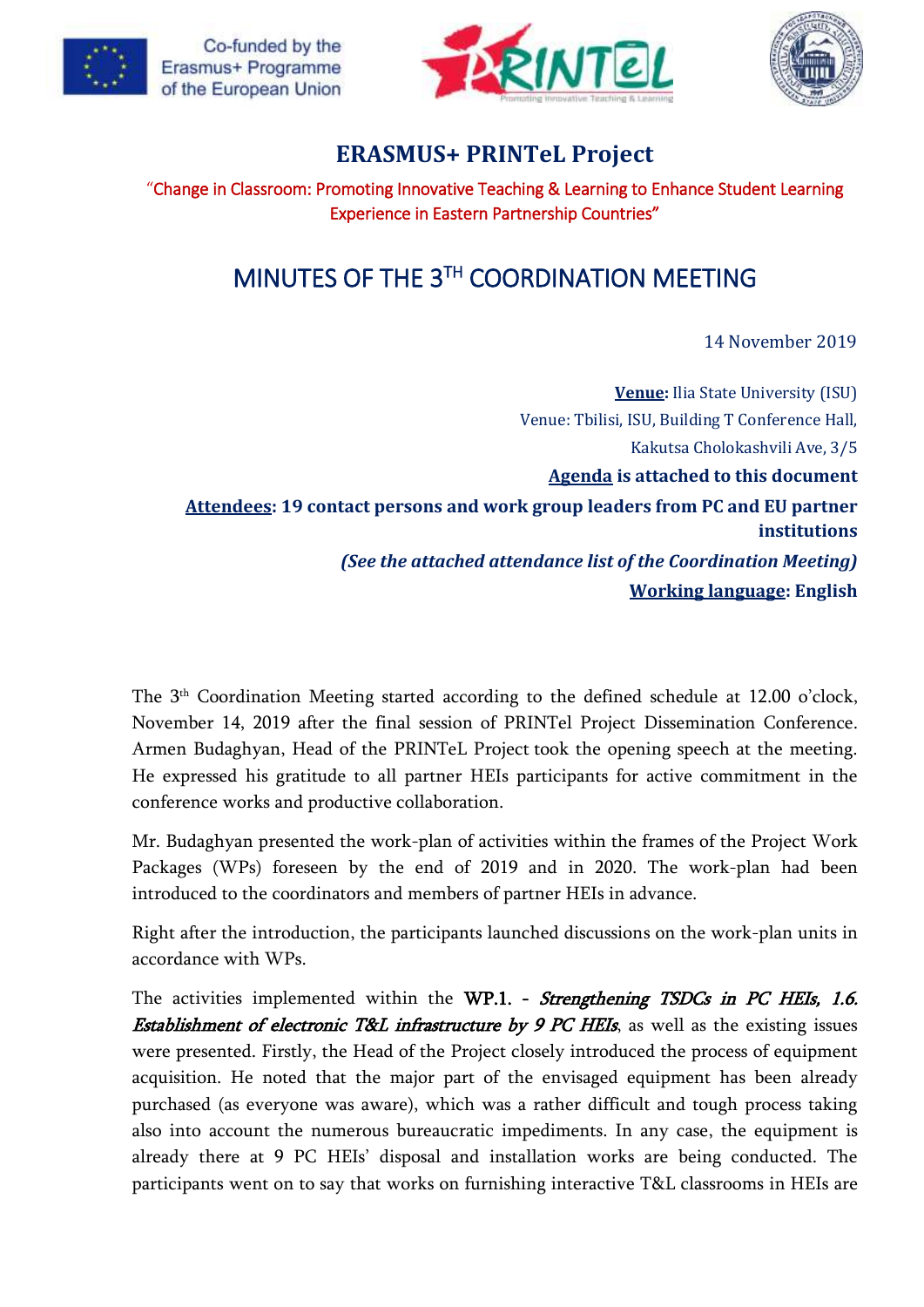being conducted, which will be completed by 31 January, 2020. It was stated that the works on interactive classroom operations at partner HEIs are expected to be accomplished by 28 February, 2020.

Mr. Budaghyan also considered the matter of  $2<sup>nd</sup>$  phase of equipment purchase, which is to be made by the partner HEIs due to the requirements. It was noted that the detailed technical characteristics of the equipment and the relevant amount of money will be provided to the coordinators to initiate the process of purchase by HEIs.

Later Mr. Budaghyan introduced the timetable and plan of activities foreseen by WP.2. - Capacity building of teaching staff. It was observed that regular training of teachers are already introduced and carried out in HEIs and are expected to be held from October to December 2020. The Head of the Project found it necessary to organize these training, recruit teachers and provide the attendance lists certifying their training participation, as well as to make a satisfaction survey for each trainee and appropriate reports based on the mentioned survey analysis for the period of October-December 2019. After fulfilling these tasks from 15 to 25 December 2019 the coordinators have to submit the mentioned documents to the Project Coordination Team. The Head of the Project noted that the trainers will be paid by HEIs, whereas the Project will cover the training organization and implementation costs.

According to the Activity 2.5 - Evaluation of students' feedback & follow-up by PC HEIs, it is also envisaged to carry out training of students from January to February 2020 based on the revised learning programs at regular basis. The Head of Project mentioned that it is very important to get ready for these training with all responsibility since they are the main goal of the Project, i.e. to change teaching approaches in the classroom. To assess the effectiveness of these training it is necessary to conduct survey on 01-31 January, 2020 among students on new methods of teaching and learning by PC HEIs Institutional Task Forces (TF).

In this regard, the preparation of reports on advantages and disadvantages based on survey analysis, as well as provision of recommendations for improvements by 01-20 February, 2020 were emphasized. For introduction of innovative and technology-enhanced new training in HEIs, it is important to disseminate these reports among internal beneficiaries by 20-28 February, 2020.

Afterwards Mr. Budaghyan started introducing and considering the separate activities within the Project's WP.3. - Creating Virtual Academy of T&L (VATL). Thus, according to the Activity 3.3 - Acquisition of software, hardware & studios for VATL support by PC HEIs, it is planned to establish 9 classrooms with audio-visual lecturing capabilities in partner HEIs from November 2019 to February 2020. The meeting participants mentioned that works on appropriate classroom selection and their furnishing have already started. The terms of the purchased equipment installation is set from 01.12.2019 to 31.01.2020, whereas the final deadline of the above-mentioned classrooms operation is 28 February, 2020.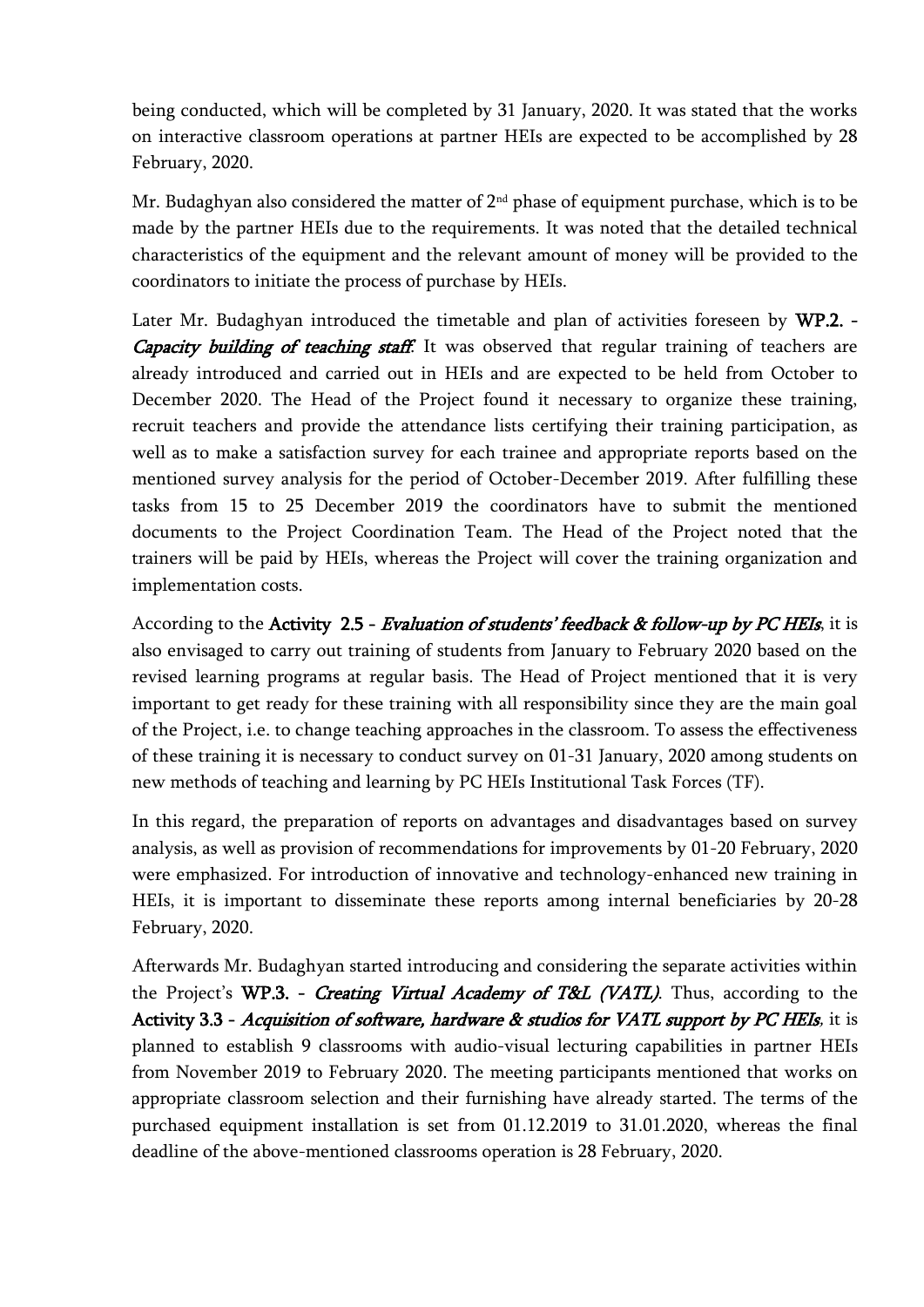While considering the works on the Activity 3.6 - Operationalization of the VATL by EU and PC partners, the point of 3.6.2 - Production & publication of course materials for the VATL repository by EU and PC partners in their subject areas was much emphasized. It was stated that 5 EU partner universities should prepare one TOT course which will be placed in VATL portal to serve as an example for PC HEIs. 96 trainers having been trained in the mentioned EU HEIs are each to develop one course and place it in VATL portal. The deadline for this activity was December 2019, however, taking into account certain objective reasons related to the purchase and installation of necessary equipment, three additional months are foreseen with a new deadline of March 31, 2020. In this regard, responding to participants' questions, the Head of the Project assured the provision of E-Guide for VATL, i.e. technical information on VATL usage - loading courses including related videos in VATL, as planned beforehand.

After these discussions, the activities on WP.4. - Raising Awareness on Innovative T&L were talked over. Mr. Budaghyan paid special attention to the implementation of the Activity of Adoption of incentive policies and award programs for innovative T&L at PC HEIs. It was indicated that regulations should be worked out in PC HEIs with a deadline from November 2019 to February 2020.

The Head of the Project mentioned that standards and procedures in this direction should be developed in HEIs from 01 November to 31 December 2019, as well as from 01 to 30 January 2020. It was mentioned that the EU partner Porto University has already provided an example of regulations which has already been handed to coordinators to organize works in this direction. The inclusion of the criteria in institutional policies for teaching staff job promotion to recognize and stimulate staff engagement in innovative teaching practices (01- 28 February, 2020) was also emphasized. The Head of the Project referred to the fact that all the mentioned regulations and procedures have to be approved by the scientific councils of HEIs. The attendees also emphasized the importance of these regulations to promote the teachers involvement and commitment in above mentioned processes.

## The Project WP.6. - *Dissemination & Exploitation* was also considered. In accordance with the Activity 6.2. - Preparation and publication of 5 brochures on innovative and technologyenhanced T&L methods and pedagogical approaches by EU HEIs, the following is envisaged:

- Active Learning with special focus on Technology Enhanced Collaborative Learning by KU Leuven
- Active learning & ICT-enhanced teaching: M-learning & gamification by UB
- Video as a Learning tool for teachers & students: Video Lecturing & promoting Interaction in the Classroom by U.PORTO
- Active Learning in the Flipped Classroom by LiU
- Hybrid/Blended Teaching & Learning by FHJ

The Head of the Project mentioned that works in this direction have already been initiated, the relevant work-groups have been established with the involvement of members from EU